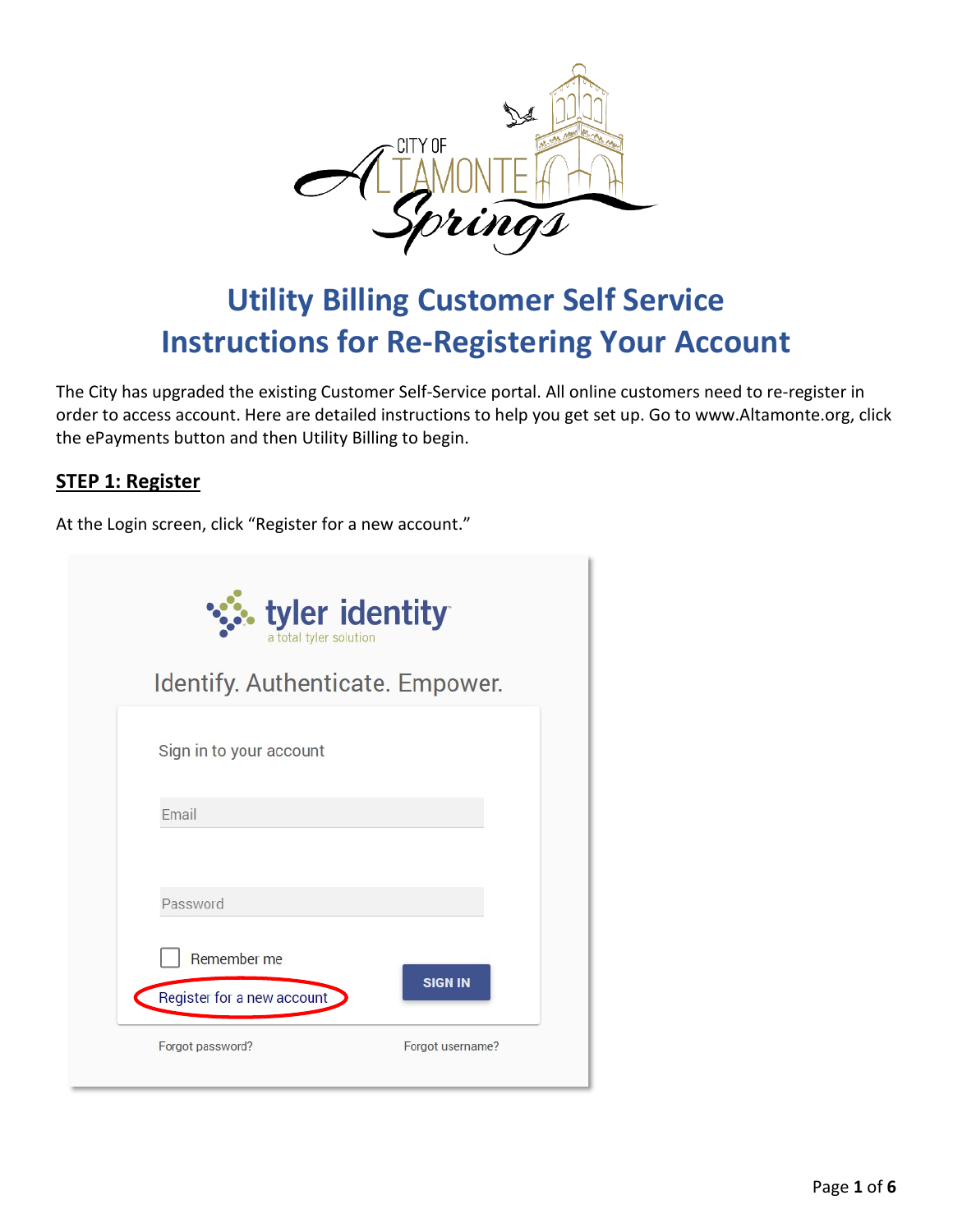## **STEP 2: Enter Your Information**

Enter email, first and last name along with a password for your account. Then click the "Register" button.

| Register for a new account |                           |
|----------------------------|---------------------------|
| Email *                    |                           |
| First name*                | Last name*                |
| Password*                  | Confirm password *        |
|                            | REGISTER<br><b>CANCEL</b> |

Once your registration information is saved, you will receive an email to validate/verify account creation. You must click on the confirmation link sent via email in order to complete registration process.

| <b>Registration complete</b>                                                     |  |
|----------------------------------------------------------------------------------|--|
| Congratulations! You're registered.                                              |  |
| One last step. Click the confirmation link sent to utilitybilling@altamonte.org. |  |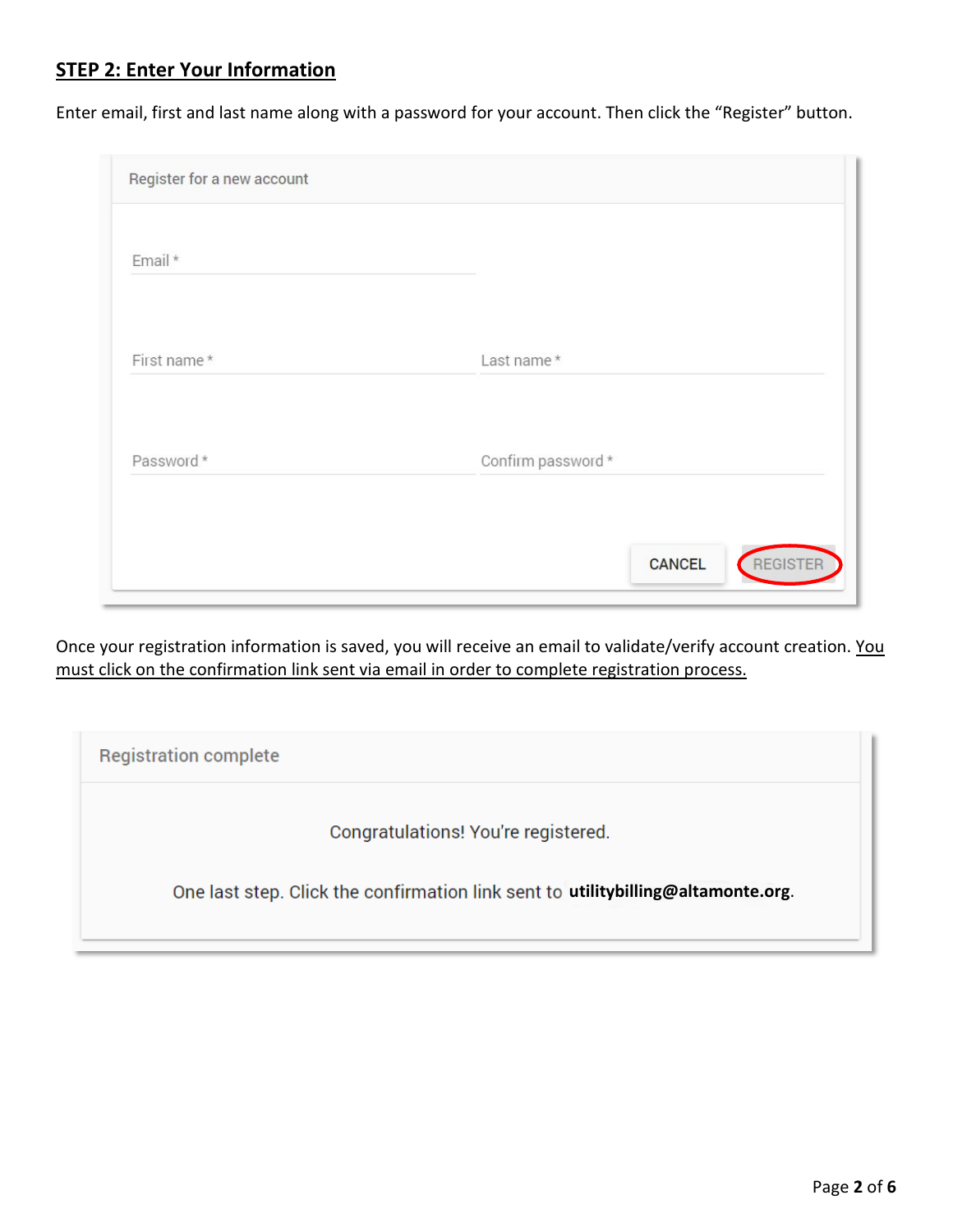Once email is confirmed by clicking blue link, you will be redirected to an email confirmation page.

| O noreply@altamonte.org                                                    | 3:05 PM |
|----------------------------------------------------------------------------|---------|
| [Tyler Identity] Account Created                                           |         |
|                                                                            |         |
| You created an account with Tyler Identity.                                |         |
| utilitybilling@altamonte.org                                               |         |
| Username:                                                                  |         |
|                                                                            |         |
| Please click here to confirm your email address:                           |         |
|                                                                            |         |
| https://yvwtnmssweb03.munisselfservice.com/7796impl/tyleridcore/userprovis |         |
| ioning/#/email/emailconfirm/MfX4cOlgnKSqdjCZ8odA                           |         |
|                                                                            |         |
| Thanks!                                                                    |         |
|                                                                            |         |
| <b>Tyler Identity Administrator</b>                                        |         |
|                                                                            |         |

You will now be able to select sign in to Citizen Self-Service

| <b>User Self-Service</b>                                                                                                                          |
|---------------------------------------------------------------------------------------------------------------------------------------------------|
| <b>Email Confirmation</b>                                                                                                                         |
| Thank you for confirming your email. Select an option below to continue:<br>· Sign in to Citizen Self Service<br>• Sign in to Vendor Self Service |

Sign in to Citizen Self Service using the email and password selected when registering.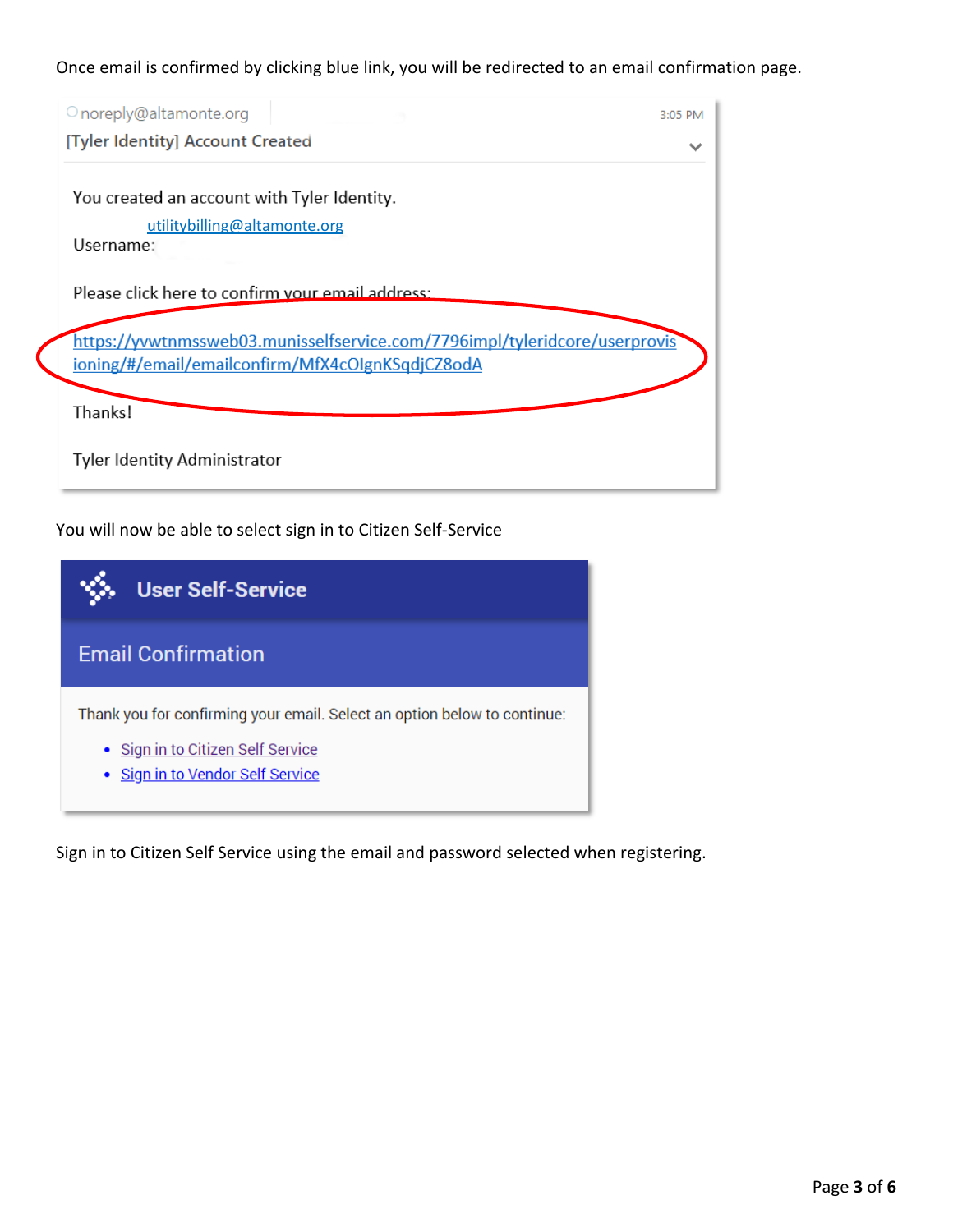# **STEP 3: Linking Your Utility Billing Account**

To connect your account, click "Link to Account."

|                        | $\blacksquare$ (0                                          |
|------------------------|------------------------------------------------------------|
|                        | <b>Utility Billing Accounts</b>                            |
| Home                   | Select an account to work with.                            |
| E-Payments             | <b>Link to Account</b>                                     |
| <b>Parking Tickets</b> | <b>Linked accounts</b>                                     |
| <b>Utility Billing</b> | No Utility Billing accounts have been linked to this user. |
| <b>Accounts</b>        |                                                            |
| Contact Us             |                                                            |

Enter your Account ID and Customer ID. These numbers are located at the top of your billing statement (see an example statement). The Account ID is after the dash, the Customer ID is before the dash. Both have six digits.

| Home                                                          | <b>Utility Billing</b><br><b>Account Link Setup</b>                                                                                                          |                                                                                                                          |
|---------------------------------------------------------------|--------------------------------------------------------------------------------------------------------------------------------------------------------------|--------------------------------------------------------------------------------------------------------------------------|
| E-Payments                                                    |                                                                                                                                                              | Please enter your account number to link to your UB accounts. This can be found on your current bill statement.          |
| <b>Parking Tickets</b>                                        | What is the Account ID? *                                                                                                                                    |                                                                                                                          |
| <b>Utility Billing</b>                                        | What is the Customer ID? *                                                                                                                                   |                                                                                                                          |
| Accounts                                                      |                                                                                                                                                              | <b>Submit</b><br><b>Cancel</b>                                                                                           |
|                                                               | <b>Utility Billing Division</b><br>225 Newburyport Ave<br>Altamonte Springs, FL 32701<br>(407) 571-8044<br>Mon - Fri 7:30 AM to 4:30 PM<br>www.Altamonte.org | <b>UTILITY BILL</b><br><b>Customer Copy</b><br>Keep this portion for your records                                        |
|                                                               | <b>Customer Name</b><br>DOE, JOHN                                                                                                                            | <b>Service Address</b><br><b>630 CRANES WAY</b>                                                                          |
| <b>Bill Number</b><br><b>Bill Date</b><br>50573<br>01/25/2018 |                                                                                                                                                              | Current Billing Due Date<br>02/15/2018<br>Customer ID - Account ID<br>600064 - 000110                                    |
| <b>Service Description</b>                                    | Previous<br>Meter<br>Read Date                                                                                                                               | Previous<br>Current<br>Read<br>Usage<br>TGAL<br>Current<br>Charge<br>Code<br>Meter Reading<br>Meter Reading<br>Read Date |
| WATER FACILITY CHARGE CI<br><b>ULLER ANIAL LIBRALIA</b>       | $\lambda$ and $\lambda$ and $\lambda$ and $\lambda$ and $\lambda$ and $\lambda$                                                                              | 3.87<br>$\sim$ $\pi$<br>$\sim$<br>nnn i s<br>n i                                                                         |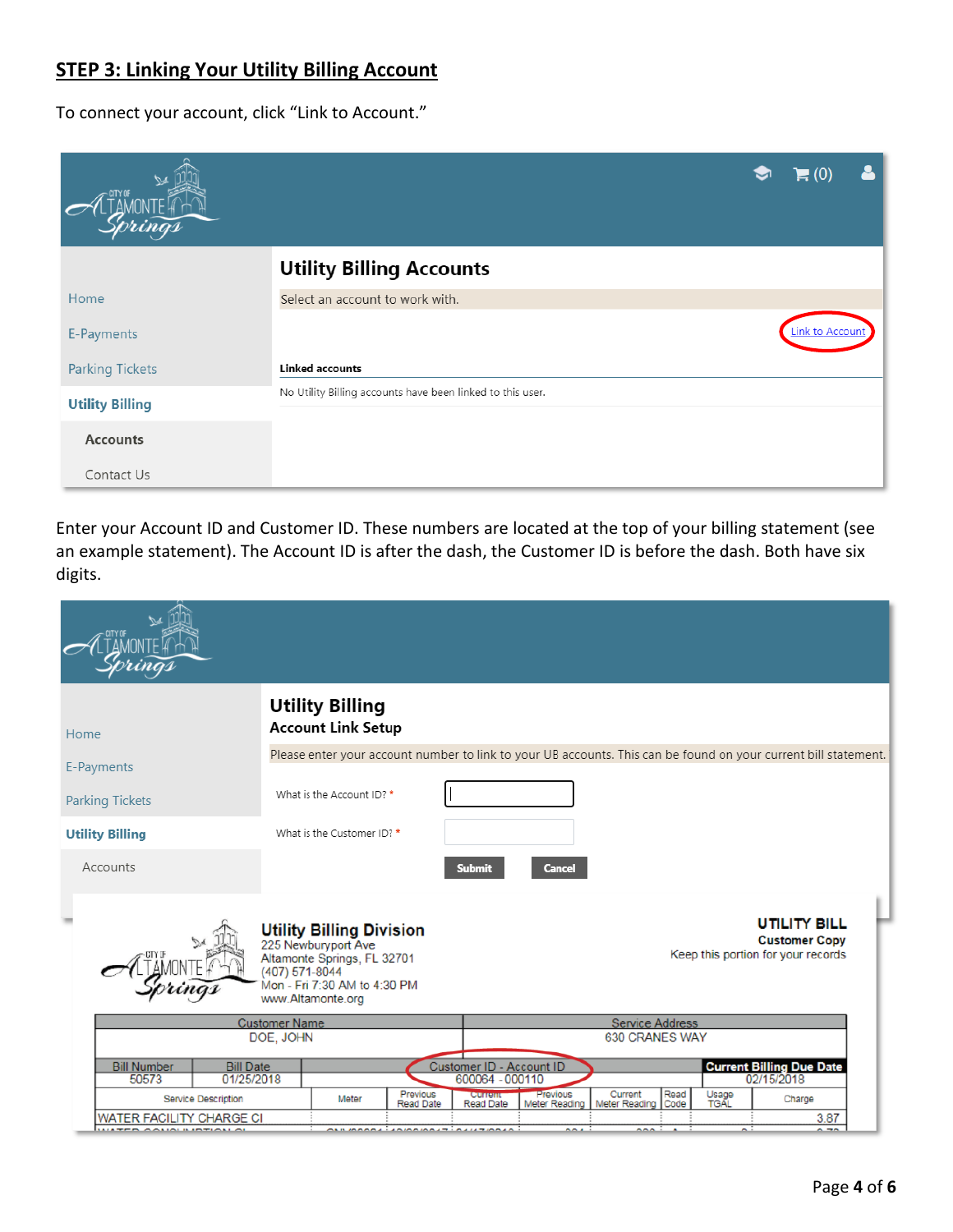Once your Account ID and Customer ID are submitted, you'll see your account listed in the accounts section. Repeat this process if you have multiple accounts.

|                        | <b>Welcome to E-Payments</b>                                 |                        |         |
|------------------------|--------------------------------------------------------------|------------------------|---------|
| Home                   | Announcements                                                |                        |         |
| <b>E-Payments</b>      | Welcome to the City of Altamonte Springs E-Payment Services. |                        |         |
| <b>Parking Tickets</b> |                                                              |                        |         |
| <b>Utility Billing</b> | <b>Profile Information</b>                                   |                        |         |
|                        | Profile information not found.                               |                        |         |
|                        | <b>Utility Billing Accounts</b>                              |                        |         |
|                        | $\Box$ 021730 $\Box$                                         |                        |         |
|                        | <b>Customer Name</b>                                         | <b>Service Address</b> | Account |
|                        | DOE, JOHN                                                    | 505 VIA DEL ORO 201    | 021730  |
|                        |                                                              |                        |         |

To view an individual account summary, click on the account number link.

| <b>Welcome to E-Payments</b>                                 |                        |         |          |
|--------------------------------------------------------------|------------------------|---------|----------|
| Announcements                                                |                        |         |          |
| Welcome to the City of Altamonte Springs E-Payment Services. |                        |         |          |
| <b>Profile Information</b>                                   |                        |         |          |
| Profile information not found.                               |                        |         |          |
| <b>Utility Billing Accounts</b>                              |                        |         |          |
| $\Box$ 021730 (702210)                                       |                        |         |          |
| <b>Customer Name</b>                                         | <b>Service Address</b> | Account | Customer |
| DOE, JOHN                                                    | 505 VIA DEL ORO 201    | 021730  | 702210   |